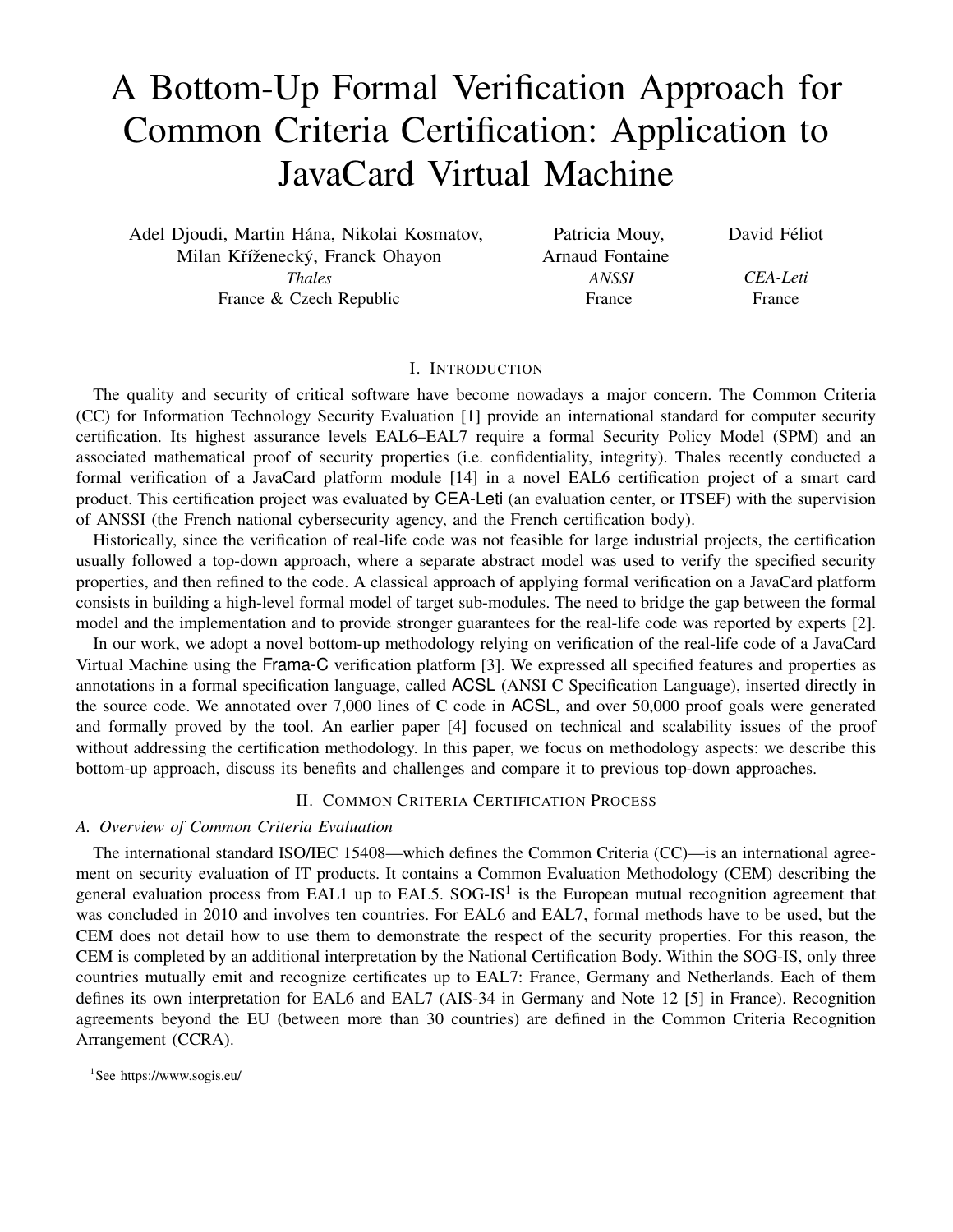A Common Criteria evaluation is initiated by the owner of the product to evaluate. The product owner (generally, an industrial) establishes a contract with an approved evaluation center (ITSEF) and registers the evaluation with the Certification Body. At the end of the evaluation, an Evaluation Technical Report (ETR) is produced by the ITSEF to be reviewed by the Certification Body.

The national certification bodies recognized to deliver EAL6–EAL7 certificates do not prescribe the use of any particular formal method or tool [6]. Up to now, only methods relying on high-level models in B and Coq were recognized by ANSSI in the Common Criteria context. A guidance document about the use of formal methods was published by ANSSI [7]. A more recent guidance written by ANSSI and INRIA research teams was published but with a focus on Coq [8] with a dedicated paper [9], which details the rationale of the guidelines and requirements from ANSSI. The respect of these guidelines has to be verified during the evaluation process.

The adoption of a new formal method or tool requires a pilot evaluation. It implies a tripartite work between the developer, the ITSEF and the certification body, and additional effort to inspect formal assurance.

For an evaluation, the developer has to supply the following evidence:

- the source code of the Formal Security Model (SPM),
- an explanatory document presenting a description of the model, a complete list of the associated hypotheses (explicit ones but also implicit ones due to modeling choices), their justification and their consistency,
- explicit links between the model, the security target and the security properties (further discussed below),
- a clear justification of the level of confidence for the method and tools used, and
- all the necessary information to allow the evaluator to reproduce the proof(s).

# *B. Security Specification*

A Common Criteria certification of a product helps the customer to determine whether the security of a product is sufficient to meet their needs and to ensure that the security properties are satisfied. For the product owner, the Common Criteria help to identify security issues, define security objectives, establish security requirements relying on a standardized catalog and then define a precise Target of Evaluation (TOE) that is usually only part of the entire IT product. The security specification plays an important role in the certification process.

The Common Criteria offer a catalog of Security Functional Requirements (SFRs) and Security Assurance Requirements (SARs) [1]. The SFRs define the TOE security characteristics. The SARs define confidence degree in the enforcement of the security objectives of the TOE. The assurance level is increased by increasing the scope, depth and rigor of the evaluation effort in six assurance classes: Security Target Evaluation (ASE), Development (ADV), Guidance (AGD), Life Cycle Support (ALC), Tests (ATE) and Vulnerability Assessment (AVA). At EAL6– EAL7 levels the ADV assurance requirement class mandates to build a formal security policy model (SPM) as the most rigorous way to identify and eliminate ambiguous, inconsistent, unenforceable or contradictory security policy elements [1]. For instance, the Common Criteria Action Element **ADV\_SPM.1.1D** mandates the developer to identify the security policies that should be formally modeled. Note that the National Certification Body provides guidance for the interpretation of such statements [10] in order to satisfy the target security objectives. The identification of the security policy implies a list of SFRs to be formally modeled.

# *C. Application to JavaCard*

JavaCard system is a well-known security-critical product. Many JavaCard products have been subject to Common Criteria evaluation. The Security Target Evaluation class (ASE) enforces the definition of a Security Target (ST) for an identified product (e.g. a particular JavaCard product). A Security Target is an implementation-dependent statement of security needs. It states what is to be evaluated before the evaluation is performed (and thus helps to understand after the evaluation what was actually evaluated). The Security Target may claim conformance (strict or demonstrable) to a Protection Profile for a generic TOE type (such as a JavaCard system) [11]. A protection profile provides a standardized statement of Security Policies to be tailored according to the defined scope of evaluation in Security Targets. Over the years, the JavaCard System Protection Profile has established as one of the most recognized smartcard industry reference and is typically mandated in tenders or requested explicitly by customers. For instance, the Open Configuration Protection profile of JavaCard systems defines the **Firewall** Security policy/aspect [11] as follows: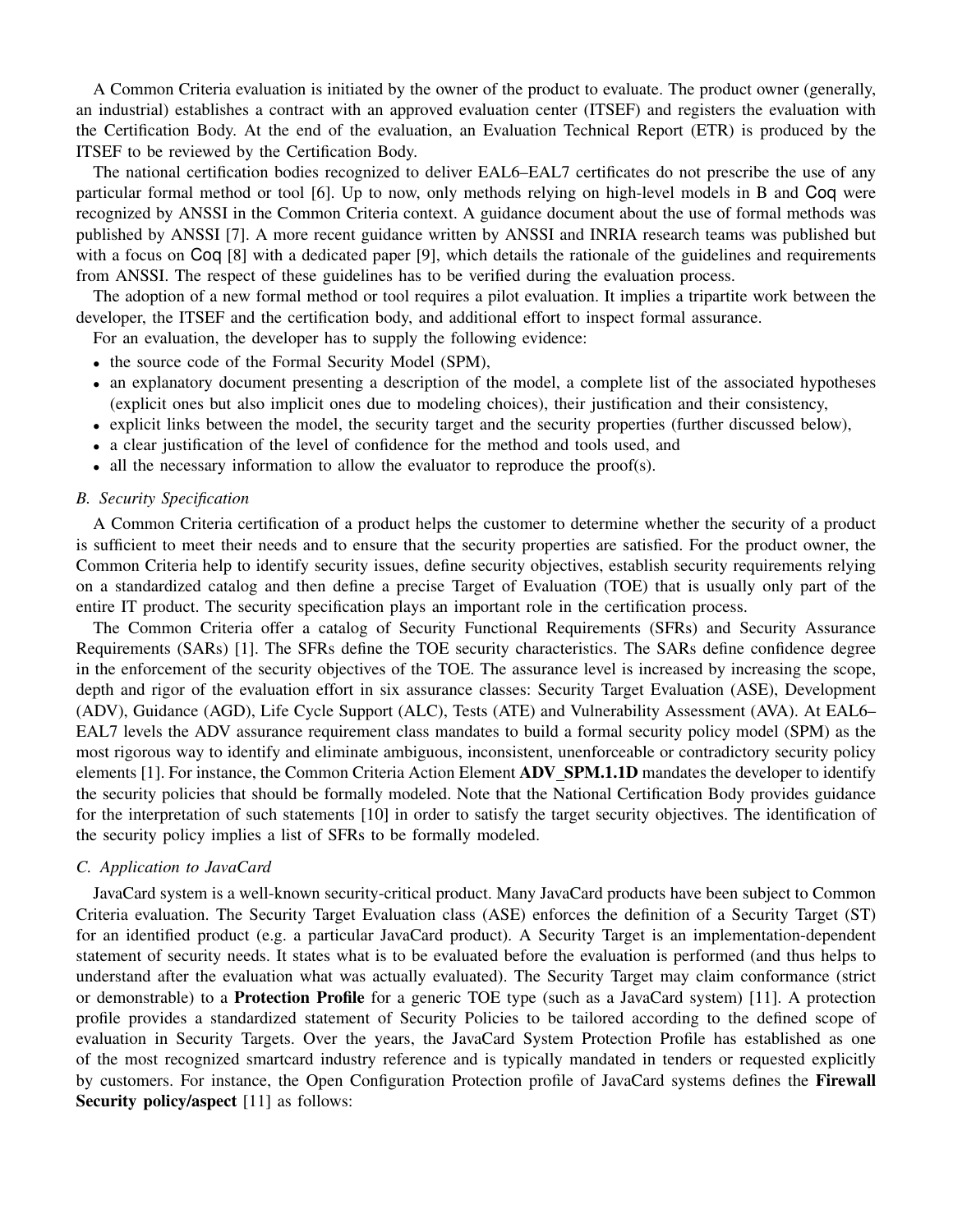"#.FIREWALL: The Firewall shall ensure controlled sharing of class instances, and isolation of their data and code between CAP files (that is, controlled execution contexts) as well as between CAP files and the JCRE context. An applet shall not read, write, compare a piece of data belonging to an applet that is not in the same context, or execute one of the methods of an applet in another context without its authorization."

The protection profile also instantiates this security aspect with a security objective (O.Firewall) and provides a rationale for the list of SFRs to be satisfied in order to meet this objective. The Security Target of a product may then instantiate the Common Criteria requirement ADV\_SPM.1.1D as follows:

"ADV SPM.1.1D: The developer shall provide a formal security policy model for the Firewall Security Policy."

and provide a rationale (according to Common Criteria security components ASE OBJ and ASE REQ) for the (sub)set of SFRs that are formally modeled in order to meet this requirement. In the sequel of this document, we consider the two following (simplified) SFRs for illustration purposes:

- SFR1 The Target of Evaluation Security Functions shall enforce the Firewall access control policy to provide restrictive default values for security attributes that are used to enforce the security policy. The objects' security attributes of the access control policy are created and initialized at the creation of the objects. Afterwards, these attributes are no longer mutable.
- SFR2 The Target of Evaluation Security Functions shall enforce the following rule to determine if an operation among controlled objects is allowed: the **Currently Active Context** may freely perform any memory access operation upon any object whose Lifetime attribute has value "Persistent" only if the object's owning Context attribute has the same value as the Currently Active Context.

Further details about the interpretation of these SFRs are provided in the following sections. In particular, we illustrate the mapping of these SFRs to our formal model in Section V.

# III. BOTTOM-UP APPROACH BASED ON DEDUCTIVE VERIFICATION

# *A. JavaCard Virtual Machine*

JavaCard applets are compiled to bytecode, which is executable in the JavaCard Virtual Machine (JCVM). A binary file (called CAP file), loadable to the platform, encapsulates mainly the bytecode together with class definitions. It may contain several Java packages and applets. A unique context is associated to each CAP file during loading to the card. Prior to loading a CAP file, a ByteCode Verifier (BCV) is run off-card to perform a static analysis (typelevel abstract interpretation) of the applets [12]. This ensures that the code does not attempt to perform ill-typed operations that may bypass security protections ensured by the JCVM. Indeed, the virtual machine ensures bytecode interpretation and offers higherlevel, more secure abstractions of data than the hardware processor, such as object references instead of memory addresses. Memory access operations on the stack, heap or code area are performed by the JCVM for each interpreted bytecode.

The JCVM firewall enforces runtime-protection of applet security properties against major security concerns: developer mistakes and design oversights allowing sensitive data "leakage" from the applet owning the data to another applet without explicit permis-



Fig. 1. Top-down/bottom-up approaches.

sions [13]. In general, the firewall blocks access to the data in one CAP file to an applet in another CAP file (having different execution contexts), except some well-defined exceptions (such as global arrays, ArrayViews or class variables).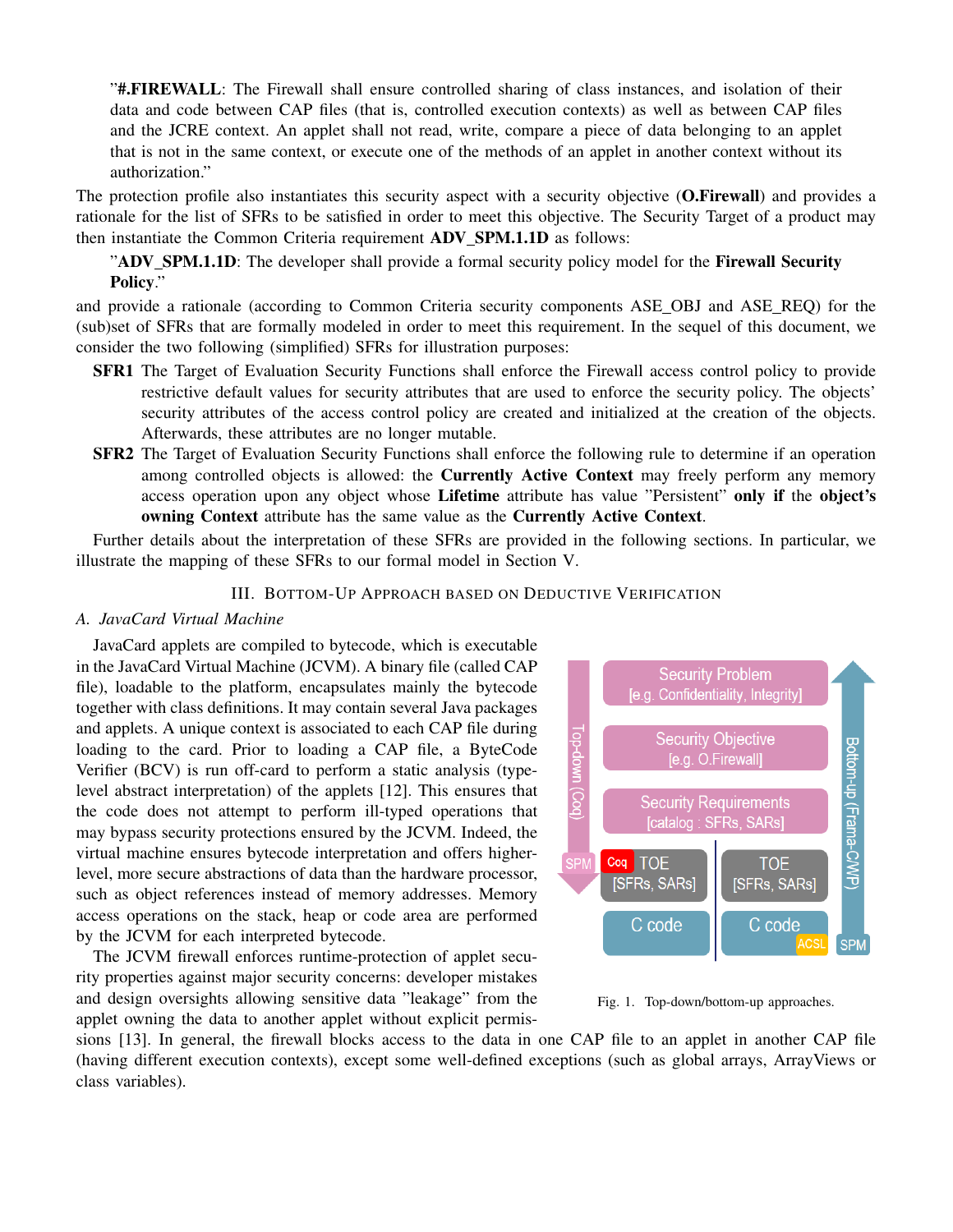#### *B. Target of Evaluation*

The target of evaluation (TOE) of our project includes a set of Security Functions (TSF) that support the O.Firewall Security Objective enforcement. The implementation of these Security Functions in our project consists in a large subset of C functions of the JCVM. This subset features all possible functionalities of a single JCVM run that ensures the execution of any applet being selected. The JCVM specification [14] describes the data life cycle of an applet: transient deselect data is erased during owning application deselection, transient reset data is erased only when the smart card is reset, and persistent data is preserved anytime. Data and the associated life cycle of an undefined number of applets are carefully considered in our Security Policy Model (SPM) in order to ensure isolation properties. The SPM is deemed to comply with security functional requirements (SFRs) of the O.Firewall security objective defined in the JavaCard System Protection Profile [11], according to which "an applet shall not read, write, compare a piece of data belonging to an applet that is not in the same context, or execute one of the methods of an applet in another context without its authorization".

# *C. Formal Security Policy Model (SPM)*

Before this work, ANSSI's requirements for formal methods in the context of Common Criteria evaluations were only successfully fulfilled using B and Coq methods. This project was part of a pilot evaluation due to the adoption of a new formal method based on Frama-C [3], a verification platform for C code. Frama-C uses ACSL (ANSI C Specification Language) [15], a formal specification language for C programs. It allows the user to specify annotations that express the expected program properties. The Frama-C/WP plugin can then be used to prove them for each function of the code: this technique is called *(modular) deductive verification*. In order to build the formal security policy model (SPM), we follow a bottom-up approach, in which the C code implementation is enriched with annotations instead of merely making a separate model and a formal representation of a set of SFRs being claimed (see Fig. 1). The security properties are proved to be enforced by the actual implementation design. Examples of ACSL annotations and security properties are given in the next section.

IV. FORMAL SPECIFICATION OF CONTRACTS AND SECURITY PROPERTIES

# *A. Function Contracts*

Deductive verification with Frama-C/WP requires that each C function be annotated with a *(function) contract* expressed in ACSL language. Such a contract contains *preconditions* (in **requires** clauses), which express properties of program variables that must be respected before the function is called, and *postconditions* (in **ensures** clauses), which express properties that must be ensured after the function terminates. A special kind of postconditions is expressed by **assigns** clauses, which give the list of variables that the function is allowed to modify. All other variables cannot be modified by the function. Each function should then be proved by Frama-C/WP to respect its contract.

```
1 / * @ requires \valid(p1) && \valid(p2) && \separated(p1, p2);<br>2 ensures \old(*p1) == *p2 && \old(*p2) == *p1;ensures \delta \left( \star p1 \right) = \star p2 && \delta \left( \star p2 \right) = \star p1;3 assigns *p1, *p2; */
4 int swap(int *p1, int *p2){
5 int tmp = *p1;6 \starp1 = \starp2;
7 \times p2 = tmp;8 }
```
Fig. 2. A C function swap which permutes the values referred to by two given pointers p1 and p2, and its ACSL contract.

All functions in our Formal Security Policy Model are annotated by ACSL contracts (see [4] for detailed examples). For lack of space, we illustrate an ACSL contract in Fig. 2 for a very simple C function swap that swaps the values  $\star$ p1 and  $\star$ p2 referred by the two pointers given as function arguments. Line 1 expresses a precondition stating that input pointers p1 and p2 must refer to *valid* memory locations, that is, locations that can be safely accessed, and that these locations are *separared*, that is, the underlying bytes are disjoint. The validity is necessary here to ensure the absence of runtime errors, also known as *undefined behaviors*. The separation assumption is necessary to avoid overwriting some bytes of  $\star p2$  when modifying  $\star p1$ , and vice versa. Line 2 expresses a postcondition: the values after the function returns are swapped. Keyword **\old**(e) used in a postcondition allows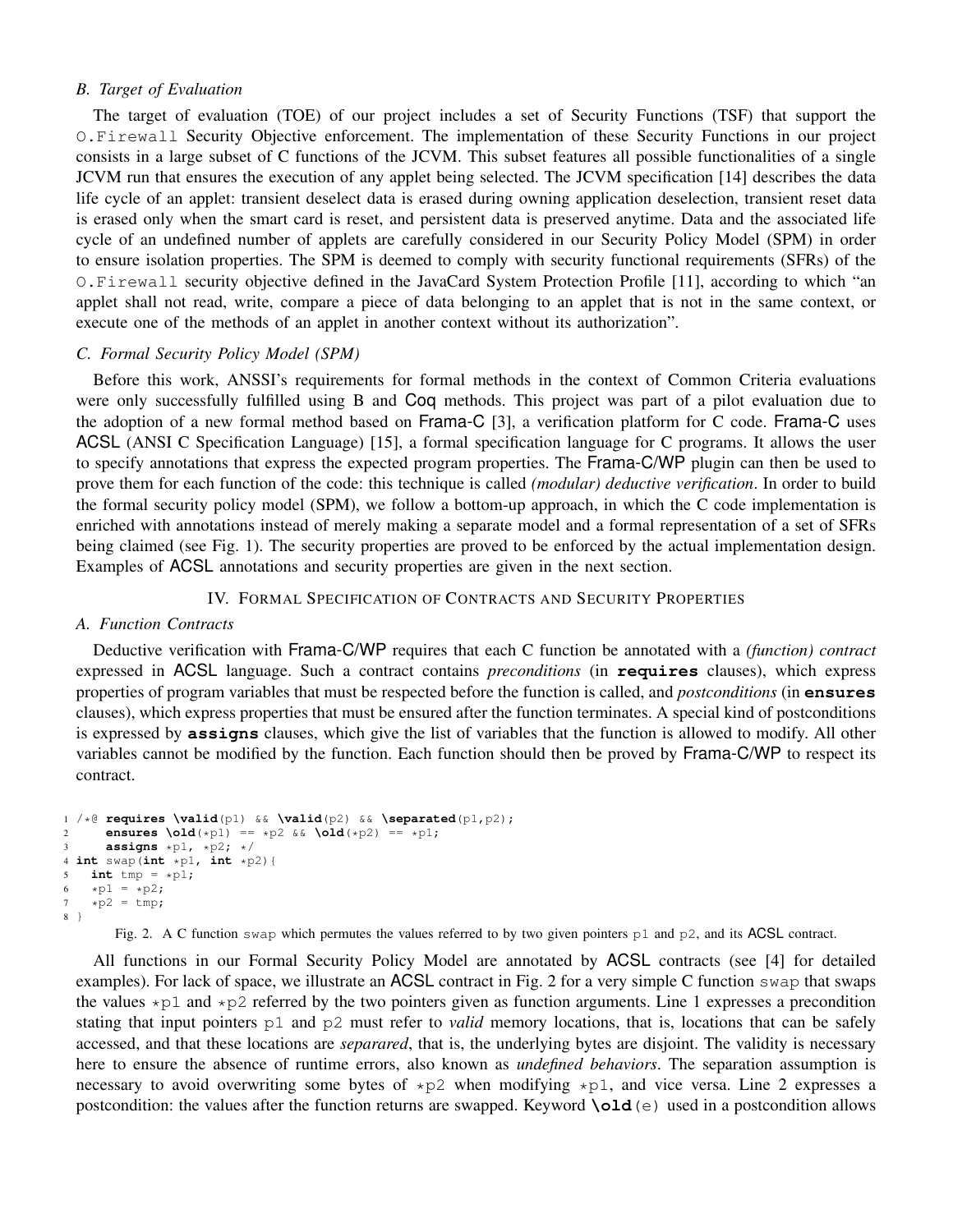```
1 / * @ // == A security property: object headers remain intact == 2 predicate object is placed in the image.2 predicate object_headers_intact{L1, L2} =
3 \forall integer i, off; 0 <= i < \at(gNumObjs,L1) &&
\left( \text{gHeadStart}[i], L1 \right) \le \text{gHeadStart}[i], L1) + 8 ==\at{ObjHeader[off], L1} = \at{ObjHeader[off], L2}; */
```
Fig. 3. Example of a security-related predicate expressing that object headers are not modified between program points L1 and L2.

```
1 /*\theta // === Metaproperties: persistent object data written/read only by the object owner ===<br>2 meta \prop,\name(persi objects integrity),\targets(\ALL),\context(\writing),
    2 meta \prop,\name(persi_objects_integrity),\targets(\ALL),\context(\writing),
3 ( \forall integer i; 0 <= i < gNumObjs && !gIsTrans[i] && ObjHeader[gHeadStart[i] + 0] != JCC ==>
4 \separated(\written,PersiData+(gDataStart[i]..gDataEnd[i])) );
5
6 meta \prop,\name(persi_objects_confidentiality),\targets(\ALL),\context(\reading),
7 ( \forall integer i; 0 <= i < gNumObjs && !gIsTrans[i] && ObjHeader[gHeadStart[i] + 0] != JCC ==>
8 \separated(\read,PersiData+(gDataStart[i]..gDataEnd[i])) ); */
```


one to refer to the value of expression  $\epsilon$  before the call. Finally, line 3 states that  $\star$ p1 and  $\star$ p2 are the only memory locations the function is allowed to modify.

## *B. Security Properties Expressed as Predicates*

Some security properties (typically, for integrity) can be specified in ACSL as invariant properties maintained by relevant functions and directly proved by Frama-C/WP. We illustrate one of such properties, expressed by predicate object\_headers\_intact shown in Fig. 3, stating that object headers are not modified between program points L1 and L2. For lack of space, we give here only the main ideas of this definition and refer the reader to [4] for detailed explanations. This predicate states that for any allocated object (represented by its index i) and for any offset off within the object header, the byte at offset off in the object header of object i has the same value in program points L1 and L2. A typical usage of this predicate is to include the postcondition **ensures** object\_headers\_intact{Pre, Post}; in the contract of every function. This postcondition ensures that the object headers are not modified by the function between program points Pre and Post, which refer to the states before and after the function call.

# *C. Security Properties Expressed as Metaproperties*

Other properties (for confidentiality or some cases of integrity) are stated as *metaproperties* [16]. The main principle of a metaproperty is to state a global property for a specified set of target functions and a specified context. Two examples of key metaproperties are shown in Fig. 4. Again, we give here the main ideas of their definition, a more detailed presentation being available in [4]. Metaproperty persi objects integrity states that the data of a persistent object (represented by its index i) cannot be modified unless the current context (JCC) is the object owner (which is stored at offset 0 in the object header). Similarly, metaproperty persi\_objects\_confidentiality states that the data of a persistent object (represented by its index i) cannot be read unless the current context is the object owner.

Each metaproperty is instantiated by the Frama-C/MetAcsl plugin into assertions in relevant program points in all target functions. For example, the first metaproperty has the writing context, therefore the corresponding property must be checked each time when a memory location is modified. So an assertion is automatically added by the Frama-C/MetAcsl plugin at all those memory locations, where the metavariable \written is replaced by the written memory location. The proof of the resulting assertions ensures that the metaproperty is globally respected by the code.

The proof of real-life code in our project requires a careful combination of several ingredients (see Fig. 6): macros, companion ghost code, global preservation properties in addition to lemmas and proof scripts. Macros reduce redundancy in specifications and facilitate updates and maintenance. Ghost code is mainly used to describe the memory model and to offer an alternative encoding of low-level operations, amenable to automatic provers. This combination made it possible to efficiently reason about non-trivial code fragments involving bitwise operations without the use of external interactive tools (e.g. Coq) with a high level of automatic proof.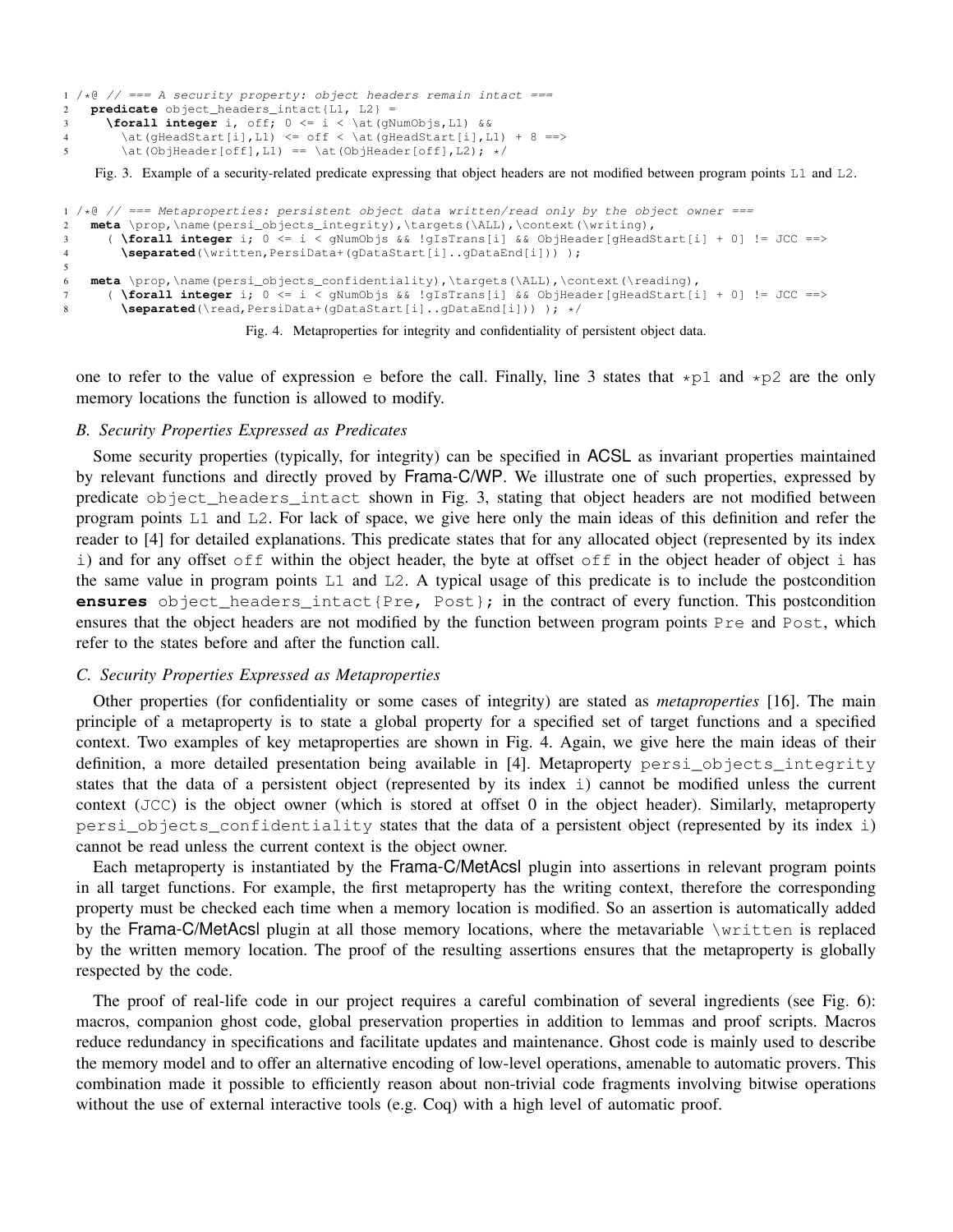## V. TRACEABILITY BETWEEN CC REQUIREMENTS AND IMPLEMENTATION

*a) General Approach:* As described in Section II, Security Objectives and related Security Functional Requirements are summarized in a Protection Profile describing a particular product type. In this project, the Security Target is related to the Protection Profile for JavaCard System [11]. To establish a correspondence between formal (SPM) and informal concepts (ST), the developer must establish and describe the links between them, as mandated by [10]. In fact, ANSSI and BSI (the German national certification authority) have driven the use of formal methods in Common Criteria evaluations with the publication of guidance for developers and evaluators (Note-12 [10] and AIS34 [17]). Formal analyses in CC context consist in giving a proof that the TOE Security Functions correctly implement the expected security objectives. Several "representations" of the TSFs are provided as shown in Fig. 5:

- SPM: the Security Policy Model contains only the mechanisms directly supporting Security Objectives enforcement,
- FSP: the Functional Specification of the implementation where low-level details are abstracted away,
- TDS: the TOE design or a simplified version of the implementation,
- IMP: the most concrete representation.





The CC Assurance Development (ADV) components : Security Policy Model (ADV SPM), Functional Specification (ADV FSP), Target of evaluation Design (ADV TDS), Implementation representation (ADV IMP) provide a list of requirements to be fulfilled by each of the Security Function representations. Developers are also expected to establish a "formal equivalence" of these various representations of the TSF. The primary objective is to formally establish the correctness of the SPM w.r.t. security objectives. The rationale is to authorize reasoning at an abstract level (SPM) and to propagate the result toward the implementation (IMP).

The lack of proof of refinement until the implementation is the rub with the top-down strategy [18], [19], [20]. This is all the more unfortunate since most of the time the formal model is provided a posteriori, only for CC evaluation, and is not used to guide the design of the implementation.

Since our verification approach is based on formal properties written in ACSL annotations directly on the implementation, we link all informal concepts to formal ACSL annotations. Fig. 6 summarizes how the CC Assurance Development (ADV) components (Implementation representation (ADV IMP), Target of evaluation



Fig. 6. Structure of the SPM with respect to CC requirements.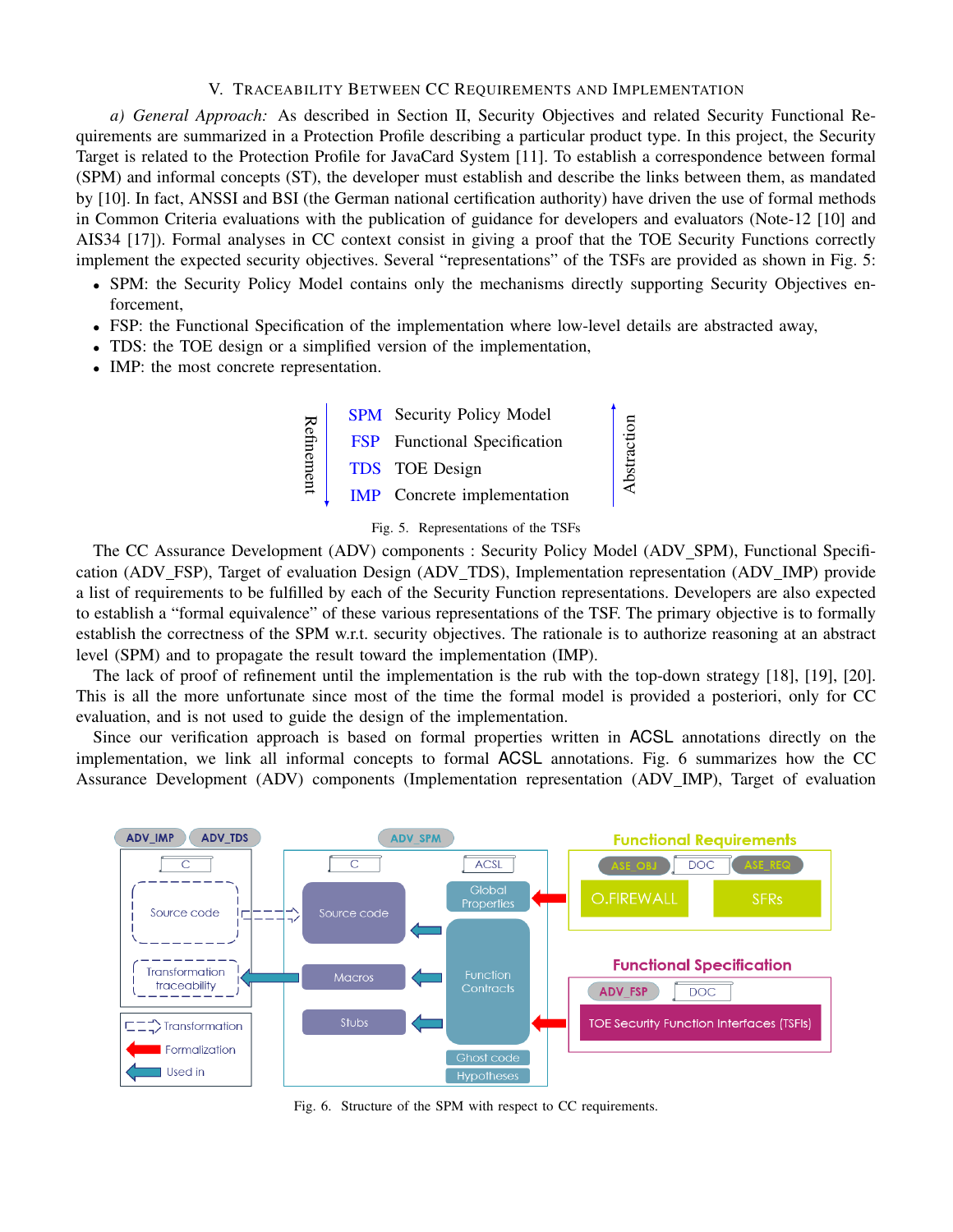Design (ADV TDS), Security Policy Model (ADV SPM), Functional Specification (ADV FSP)) are structured with respect to the actual product source code.

The proposed bottom-up approach intrinsically encompasses the refinement from the functional specification through the design to the implementation that is usually required in top-down methodologies.

*b) Mapping Security Objectives and Requirements:* The Security Objective defined in the Security Target (in our case, O.FIREWALL) is mapped to global ACSL annotations expressing the required isolation properties (either as ACSL predicates used as invariants, or as metaproperties for Frama-C/MetAcsl). A second mapping is then done for Security Functional Requirements (SFRs), describing the characteristics of the model (i.e. the contained functionality) for which the Security Objective is proved. Both mappings (Security Objectives and SFRs) are helpful to clearly articulate the security behavior chosen to be modeled, in other words, to clearly define the scope of the Security Policy Model (SPM). Security Functional Requirements are linked against some ACSL annotations in the SPM, it can be for example the contract of the firewall function or assignment specification of important variables decisive for firewall result (current context or context of objects). To make the mapping easier to evaluate, separate tables are provided to "translate" the Common Criteria terms of low granularity (e.g. Sharing, Currently Active Context) into their counterparts inside the Security Policy Model. It helps the evaluator to check the correctness of the mappings for particular SFRs based on these terms. For instance, SFRs introduced in II-C are mapped to their formalization in ACSL (depicted in Fig. 3 and 4) as follows:

- SFR1 As sensitive security attributes are stored in object headers, global invariants are used to prove that the headers of objects are intact during the entire VM run. The predicate object\_headers\_intact{Pre, Post } used in a function contract, ensures that the content of object headers is the same at the end of the function as it was before executing the function. Thus, preserving this predicate throughout all relevant function calls during the VM run ensures the integrity of sensitive security attributes.
- SFR2 Metaproperties persi objects integrity and persi objects confidentiality target integrity and confidentiality of object data respectively. In case the owner of a persistent object is different from the active context (JCC), any accessed memory location must be separated from the body of this object (see also Section IV-C).

| JCVM C code   |           | <b>ACSL Annotations</b>   |                     |                              |                             |                         |
|---------------|-----------|---------------------------|---------------------|------------------------------|-----------------------------|-------------------------|
|               |           | User provided annotations |                     |                              | <b>Generated by MetAcsl</b> | <b>Generated by RTE</b> |
| $#$ Functions | # $Loc C$ | # Loc Ghost               | #Loc Metaproperties | # Loc other ACSL annotations | $#$ Loc ACSL                | # Loc ACSL              |
| 381           | 7.014     | 162                       | 350                 | 35,480                       | 396,603                     | 2,290                   |

# VI. SPECIFICATION EFFORT AND PROOF RESULTS

#### Fig. 7. Specification effort for real-life code.

Applying deductive verification on large real-life industrial code requires a lot of care in order to avoid or at least mitigate scalability issues. In this project, we managed to ensure the scalability of our approach despite of the big size of the analyzed C code (7014 lines of C code split into 381 functions). As low-level operations are difficult to handle by automated provers, it was necessary to make abstraction of such low-level operations in a sound way. For that purpose, we introduced 162 lines of ghost code, carefully chosen to help automatic provers. As shown in Fig. 7, 35,480 lines of user-provided ACSL annotations were required in order to formally specify the security policy of the targeted virtual machine. However, we succeeded to reduce this effort up to 13,432 lines of ACSL annotations thanks to the usage of parameterized macros that gather redundant annotations. The effort is still considerable. 396,603 lines of ACSL annotations were automatically generated from 36 metaproperties (written in 350 lines of ACSL) only by Frama-C/MetAcsl. 2,290 lines of ACSL annotations were automatically generated by Frama-C/RTE.

Our proof scales reasonably well with an increasing number of proof goals. In particular, thanks to the translation of metaproperties into annotations that do not overload proof contexts, the metaproperty-based approach scales very well, despite a great number of generated annotations. Overall, it takes almost 3h30m to prove 52,198 proof goals.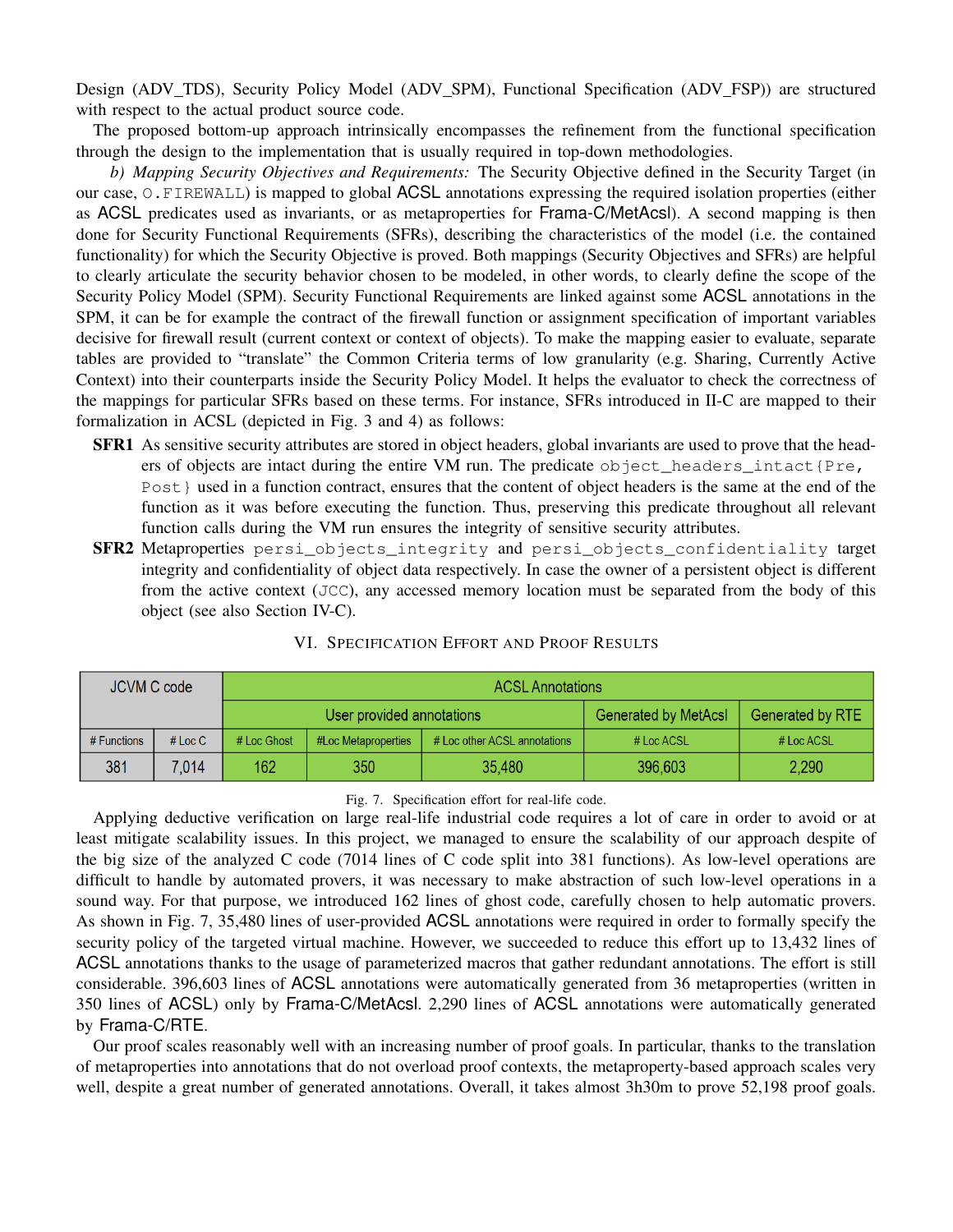99% of proof goals are automatically discharged by automatic provers. However, an important manual effort is required to maintain the proof of remaining proof goals when the code or the formal model are updated.

# VII. RELATED WORK

A classical approach of applying formal verification on a JavaCard platform relies on a high-level formal model [18], [19], [20]. Several case studies have adopted this approach. An executable formal semantics of the JavaCard Virtual Machine (JCVM) and the ByteCode Verifier (BCV) is proposed in [21] with 15,000 lines of specification in the Coq proof assistant. An operational semantics of a language modeling the JCVM behavior is proposed in [22], [23]. Authors of [24] describe a refinement-based approach, relying on the Coq proof assistant, to show that a native JavaCard API function fulfills its specification. In general, in such approaches, the traceability of formally proven properties may require an important effort to be justified because of the gap between the formal model and the source code [2]. Among tools designed and/or used for the purpose of providing formal guarantees about JavaCard platform security properties (but not in a Common Criteria context) we can list: Key [25], KRAKATOA [26] and Caduceus [27].

This work is also broadly related to other projects in which real-world software is verified. For instance, formal verification of the seL4 microkernel (comprising 8700 lines of C and 600 lines of assembly) was performed in a certification context [28]. Heitmeyer et al. [29] report on evidence for a Common Criteria evaluation of an embedded software system, which uses a separation kernel (of over 3,000 lines of C and assembly code). Although the separation kernel enforcing data separation was annotated with pre- and postconditions in the style of Hoare and Floyd, the machine-checked proof is not directly applied on the C code. A mechanized formal proof is performed on a Top Level Specification (TLS) of the separation-relevant behavior of the kernel. A correspondence between the annotated code and the TLS was established separately.

In general, while the usage of formal methods is, indeed, a costly validation technique, it is often seen as counterproductive to the current industrial development processes, even for having an advantage over competitors. Especially when the obtained certificates need to be renewed regularly, in order to try to cope with the dynamic landscape of a product's life-cycle [30]. We believe that our approach is well-suited to optimize, albeit still high, the investments to reach EAL7 certifications using formal methods. Further enhancements of our approach for automatic generation of Common Criteria documentation like in [32], [33], [34], may be a step further for a better integration in current industrial development processes.

# VIII. DISCUSSION AND LESSONS LEARNED

#### *A. From the Developers' Point of View*

An important drawback of top-down certification approaches, based on a high-level model (e.g. in Coq) is the traceability issue: the difficulty to relate the model with the real-life code. It can be complex to ensure that the model faithfully represents the behavior of the code. Another issue is the maintainability of the model for the developers: changes can be difficult to integrate and can require a very significant review of the whole proof.

*a) Benefits:* The presented bottom-up approach facilitates traceability since the SPM in that case is (a subset of) the real-life code, with the same structure (same functions, variables, data structures, etc.). Another benefit of the proposed approach is a better maintainability (in particular, in case of minor code updates or scope extensions) and a more straightforward extension from EAL6 to EAL7. Compared to a top-down approach, where significant model and proof changes are often required for more complex properties or a larger scope, integration of new properties or functions for an EAL7 certification in the presented approach can more significantly rely on the proof performed for the EAL6 level. Small design changes can easily be integrated in order to check if the security properties are affected.

The proposed bottom-up verification approach strongly benefits from automation, which is particularly important for a large industrial product. The link between the SPM and the real-life code in our project is explicit and can be automatically exploited by various tools. For example, they include syntactic code comparison and identification of possible differences—code transformations—between the SPM and the real-life code. It is important to efficiently identify and review such transformations (used in the verified code of the SPM e.g. to avoid some tool limitations or to realize some scope restrictions). Construction of a control-flow graph can help to identify the function hierarchy,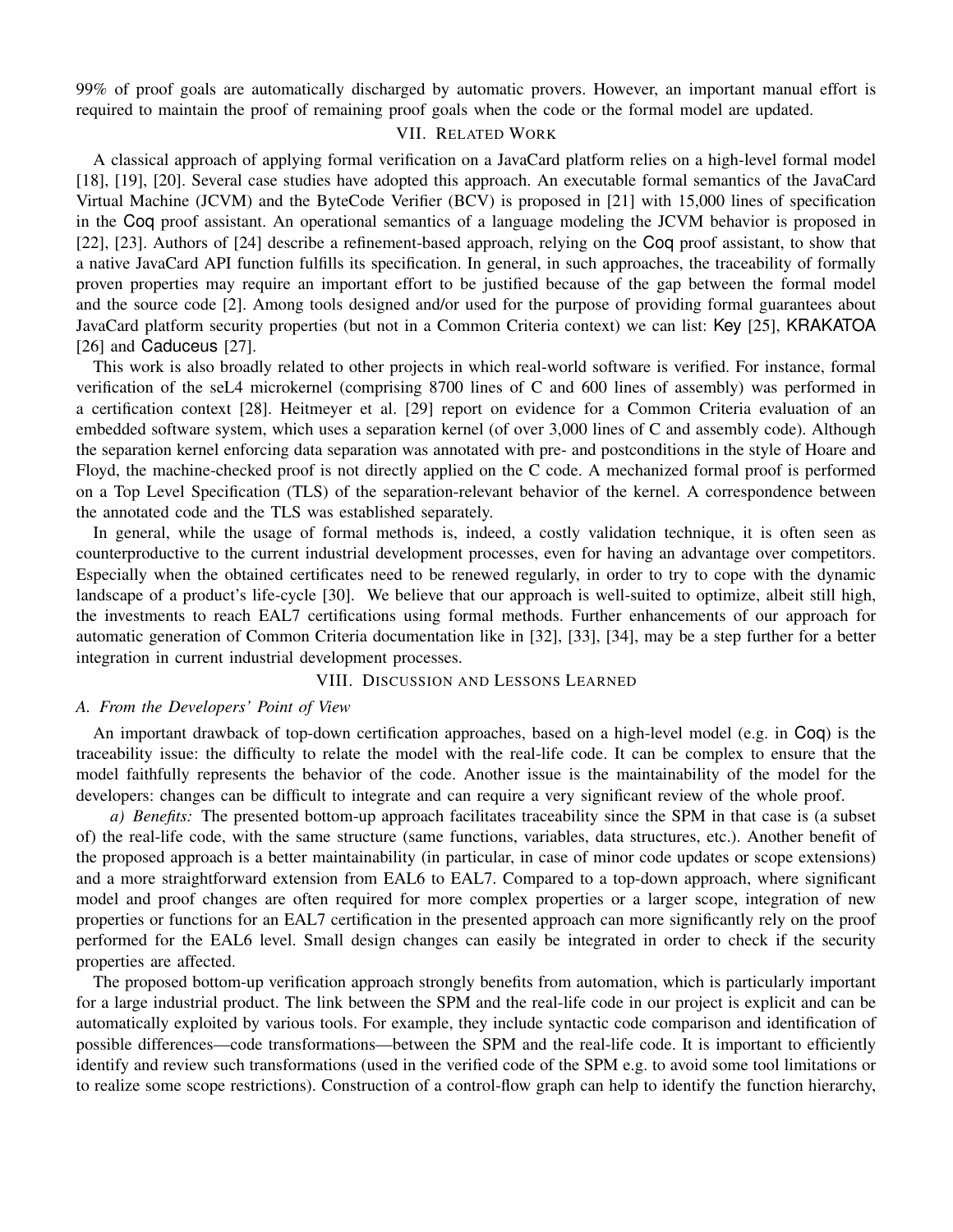in particular, to automatically distinguish fully verified functions (with a contract and a body), functions that are included as stubs (with a contract and a declaration but without a body) and excluded functions.

Furthermore, most security-related ACSL annotations in our approach are generated automatically from a few high-level security properties (stated as *metaproperties* [16]) by the Frama-C/MetAcsl plugin and then verified by Frama-C/WP. In this project, over 22,000 assertions are automatically generated by Frama-C/MetAcsl from (only!) 36 manually written metaproperties. Similarly, properties on the absence of *runtime errors* (RTE, also known as *undefined behaviors*) are generated automatically by another plugin, Frama-C/RTE, before being verified by Frama-C/WP.

Another major advantage of the approach is that it strongly relies on automatic proof. In the presented project, about 99% of proof goals are proved automatically by the Alt-Ergo solver or by the Frama-C/WP plugin (and its internal simplification engine Qed). A huge effort would be required to prove them interactively (that is, basically, manually) in a proof assistant. Finally, the proposed approach is suitable for a continuous integration process and it is planned to use it in the future in a continuous integration environment.

*b) Challenges and Points of Attention:* Those benefits also come with challenges for developers. An EAL6 certification with a bottom-up approach takes a more significant effort, already going closer to the implementation than actually required by the Common Criteria. Source-code level formal verification can be sensitive to tool scalability issues. Indeed, the tool has to deal simultaneously with high-level program properties and low-level properties (such as absence of runtime errors, presence of casts and bit-level operations), that can lead to a large number of relatively complex properties. A specific expertise and a good understanding of the capacities of the chosen verification tools and automatic solvers are required for the developers. Advanced tools like Frama-C/WP offer interactive proof features (proof scripts) that help the developer to finish most complex proofs.

A significant effort of manual annotation of the code is another challenge. In the presented project, ∼12,000 lines of annotations were written manually for ∼7,000 lines of C code (i.e. a factor of 1.7). Some of them rely on carefully chosen macros to avoid annotation redundancy, without using it the developers would have to write  $\sim$ 35,000 lines of annotations (i.e. a factor of 5 compared to the C code). Another challenge is an efficient and meaningful organization of annotations and global properties—sometimes not obvious in modular verification—that can have an impact both on the capacity to prove and to define the mapping (see Section V).

#### *B. From the Evaluators' Point of View*

#### *a) Benefits:*

- 1) the main benefit of the bottom-up approach for an evaluator is the immediate understanding of the formal entities, such as the modeling of the heap and the stack in a JCVM, because the program<sup>2</sup> has the same representation as the JCVM implementation, which has already been evaluated (ADV IMP);
- 2) as SFRs are directly represented in the program as formal annotations, the correspondence from the SFRs to the model can be easily understood by the evaluator, in particular to check that SFRs are modeled precisely enough to allow the verification of the security objectives;
- 3) only a single model needs to be reviewed because all the security and functional properties can be verified by the same model built on top of the implementation;
- 4) there is no refinement, no abstract level, no relation between multiple models to be evaluated;
- 5) the formal modeling of the subsystems is implicitly provided by the program;
- 6) apart from code transformations, the verified program has been written by a separate team (i.e. not the modeling team) which makes the relevance of the model easier to evaluate than when properties are verified on a dedicated model (in particular, a purely logical model);
- 7) the evaluator can directly check that well-known attack paths (e.g. type confusions) are not ignored by the model;
- 8) the bottom-up approach perfectly fits into the continuation of the evaluation process, unlike the top-down approach that involves a new (formal) design, which is more difficult to evaluate because of the traceability issue (as mentioned in Section VIII-A).

<sup>2</sup>The term "program" refers here to the C code part of the model, without the ACSL annotations and metaproperties.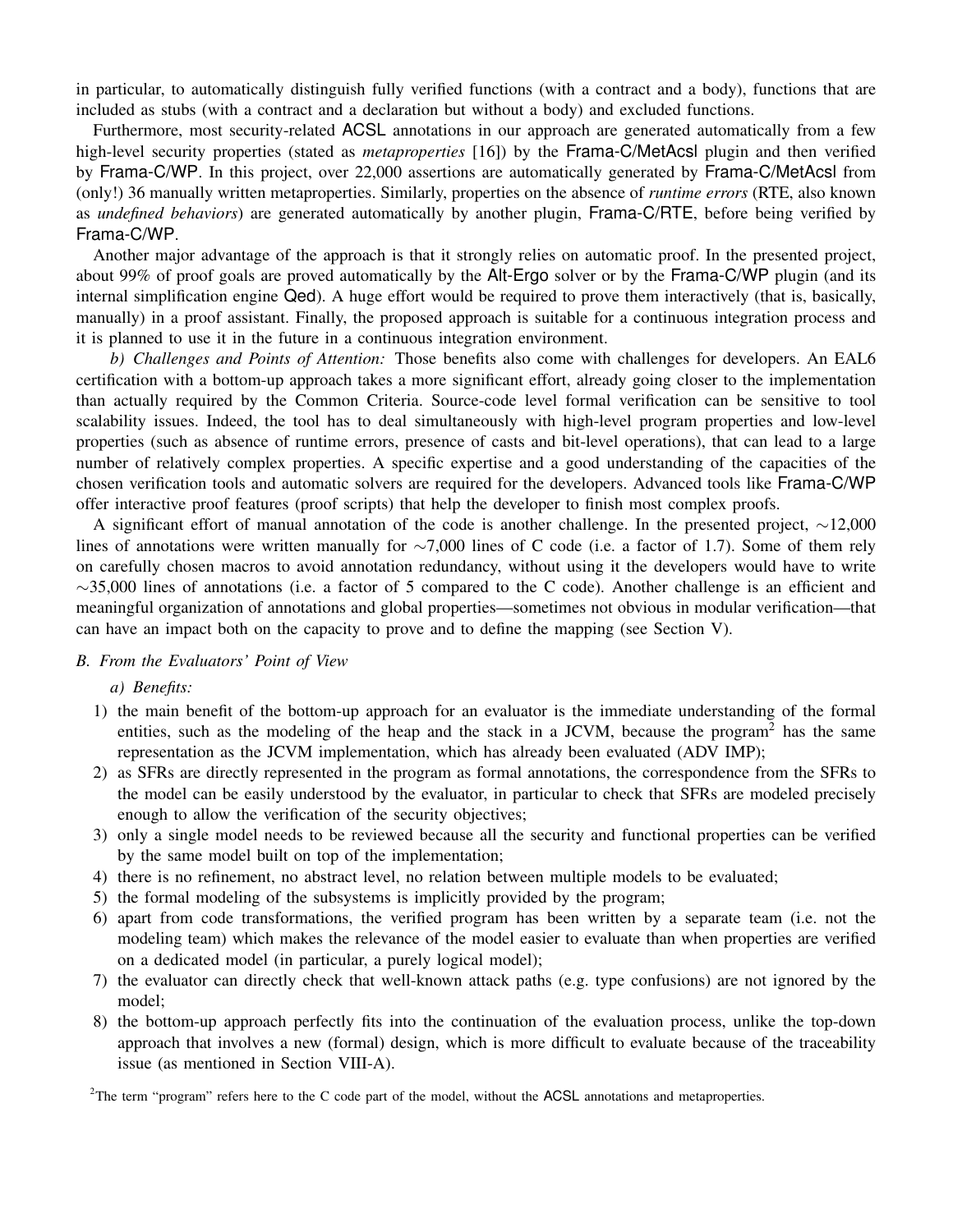*b) Limitations and Points of Attention:* The limitations of the bottom-up approach are caused by the code complexity which is directly transferred to the model making the whole proof too complex to be fully reviewed by the evaluator. However, deductive verification ensures that properties are correctly propagated between functions in the callgraph. If a property is verified in the contract of a caller, deductive verification ensures that the contracts of the callees are complete enough to verify the property at the caller level. Therefore, the evaluator can have confidence in the proof, as long as the properties are correctly defined, and the program is correctly modeled in terms of code transformations, ghost code, and hypotheses. Hence, the main points of attention are the following.

- *Properties:* The bottom-up approach may make the properties more complex to evaluate because they directly rely on the implementation. Metaproperties, which are defined globally and whose number is limited, can be reviewed more easily but their statement remains as complex as the low-level annotations.
- *Code transformations:* In some cases, the real-life code complexity cannot be fully supported by the existing tools, and requires manual transformations of the code. While some bugs in code transformations can be detected by the logical part of the model, some other bugs can lead to missing states and be hard to detect. An exhaustive manual review of the code remains difficult. Therefore, code transformations should rigorously follow a precise methodology even for the (apparently) simple cases.
- *Ghost code:* Companion ghost code increases the complexity of the model, but also helps the evaluator to understand how the proof is conducted. The evaluator should detect non-companion ghost code that is used to create new concepts in the model either to express properties that cannot be directly expressed with the concepts of the implementation, or to simplify the model. The evaluator needs to check that these new concepts are valid and consistent with the implementation.
- *Hypotheses:* Hypotheses can be introduced as preconditions of the entry point function, or contracts of stubs (whose code is not provided so their contracts are admitted). Stubs can include functions from the implementation removed for simplification, or new functions, specifically declared to introduce some local hypotheses at some points in the program. Local hypotheses make the understanding of the chain of reasoning and the detection of contradictory hypotheses more difficult. Additional tool-related hypotheses (like memory model assumptions in Frama-C/WP) also require specific attention of the evaluators.

# *C. Conclusion*

The bottom-up approach brings many benefits to the certification process in terms of model understanding and confidence in verified properties. It helps to reduce the gap between the formally proved properties and the implementation, and should facilitate the step from EAL6 to EAL7 for the developers. Modern verification tools like Frama-C/WP and Frama-C/MetAcsl are capable to deal with real-life code after only a limited number of code modifications. The application of bottom-up approaches can require some adjustments in the existing terminology and certification guidelines (e.g. [10]) released by certification bodies. Indeed, historically, they were designed with top-down approaches in mind, and their application on the bottom-up approach requires some clarifications. The existing evaluation methodology has to be extended with additional tasks for a careful analysis of properties, code transformations, ghost code and hypotheses.

#### **REFERENCES**

- [1] "Common criteria for information technology security evaluation. part 3: Security assurance components," CCMB-2017-04-003, Tech. Rep., 2017. [Online]. Available: https://www.commoncriteriaportal.org/files/ccfiles/CCPART3V3.1R5.pdf
- [2] B. Beckert, D. Bruns, and S. Grebing, "Mind the gap: Formal verification and the common criteria (discussion paper)," in *Proc. of the 6th International Verification Workshop (VERIFY 2010)*, ser. EPiC Series in Computing, vol. 3. EasyChair, 2010, pp. 4–12.
- [3] F. Kirchner, N. Kosmatov, V. Prevosto, J. Signoles, and B. Yakobowski, "Frama-C: A software analysis perspective," *Formal Asp. Comput.*, pp. 1–37, 2015.
- [4] A. Djoudi, M. Hána, and N. Kosmatov, "Formal verification of a JavaCard virtual machine with Frama-C," in the 24th Int. Symp. on *Formal Methods (FM 2021)*, vol. 13047. Springer, 2021, pp. 427–444.
- [5] SGDN, "Application note: Target evaluation's security policies formal modelling," 587/SGDN/DCSSI/SDR NOTE/12.1, Tech. Rep., 2008. [Online]. Available: https://www.ssi.gouv.fr/uploads/2014/11/NOTE-12-Modelisation-formelle-SPM-EN.pdf
- [6] C. Lavatelli and G. Tetu, "Formal models for high assurance: why and how," in ´ *International Common Criteria Conference*, 2020. [Online]. Available: https://www.internetoftrust.com/wp-content/uploads/2021/02/ICCC-2020-SPM\_v1.0\_20201118.pdf
- [7] SGDN, "Remarques relatives à l'emploi des méthodes formelles (déductives) en sécurité des systèmes d'information," SGDN/DCSSI/SDS/LTI[1], Tech. Rep., 2008. [Online]. Available: https://www.ssi.gouv.fr/uploads/2014/11/ssi formelle.pdf